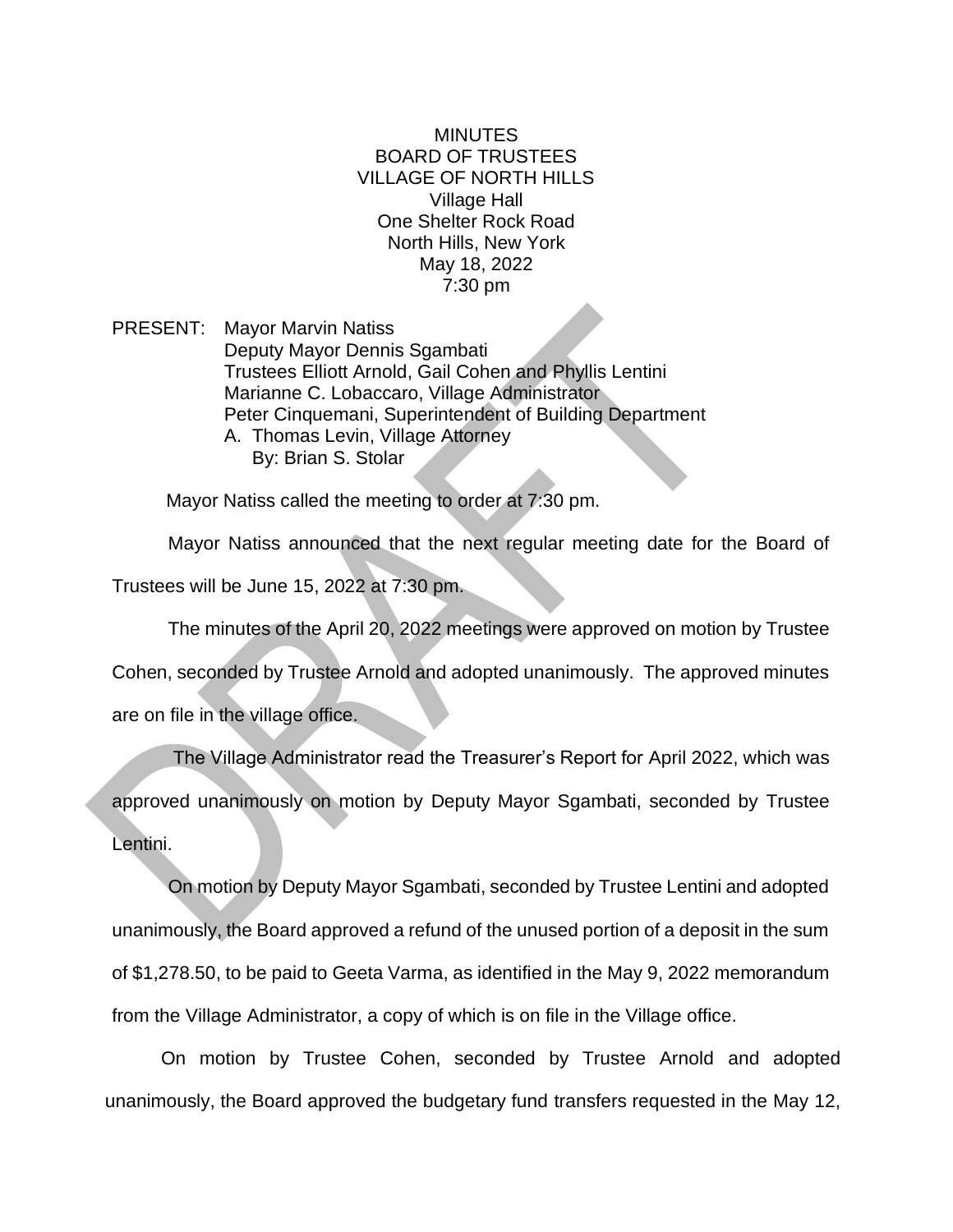2022 memorandum from the Village Administrator, a copy of which is on file in the Village office.

On motion by Trustee Arnold, seconded by Trustee Lentini and adopted unanimously, the Board approved payment of the claims on General Fund Warrant 05/22. A copy of the Warrant is attached to these minutes.

The Board discussed Case No. 21-08bt, Residences at North Hills Homeowners for permission to convert a portion of the premises into a business use. The Board confirmed that all application fees have been paid. On motion made by Deputy Mayor Sgambati, seconded by Trustee Lentini and adopted unanimously, the Board scheduled a public hearing to be held on June 15, 2022, at 7:30pm.

The Board reviewed the Village Administrator's May 3, 2022 memorandum regarding the proposed tax rate(s) for the 2022/2023 fiscal year. On motion by Deputy Mayor Sgambati, seconded by Trustee Arnold and adopted unanimously, the Board set the following tax rates, and authorized the issuance of the corresponding tax warrant pursuant to Real Property Tax Law §1426:

Class 1 - \$0.2272 per \$100 assessed value Class 2 - \$0.0117 per \$100 assessed value Class 3 - \$0.0164 per \$100 assessed value Class 4 - \$0.0208 per \$100 assessed value Roslyn Fire Companies contract area - \$30.1366977 per \$100 assessed value.

The Board discussed Case No. 18-01bt, Buckley Country Day School, 2 IU Willets Road, North Hills, New York, for site plan and special permit amendments, accessory use permits, and variances required for the proposed construction of a 2 story addition to the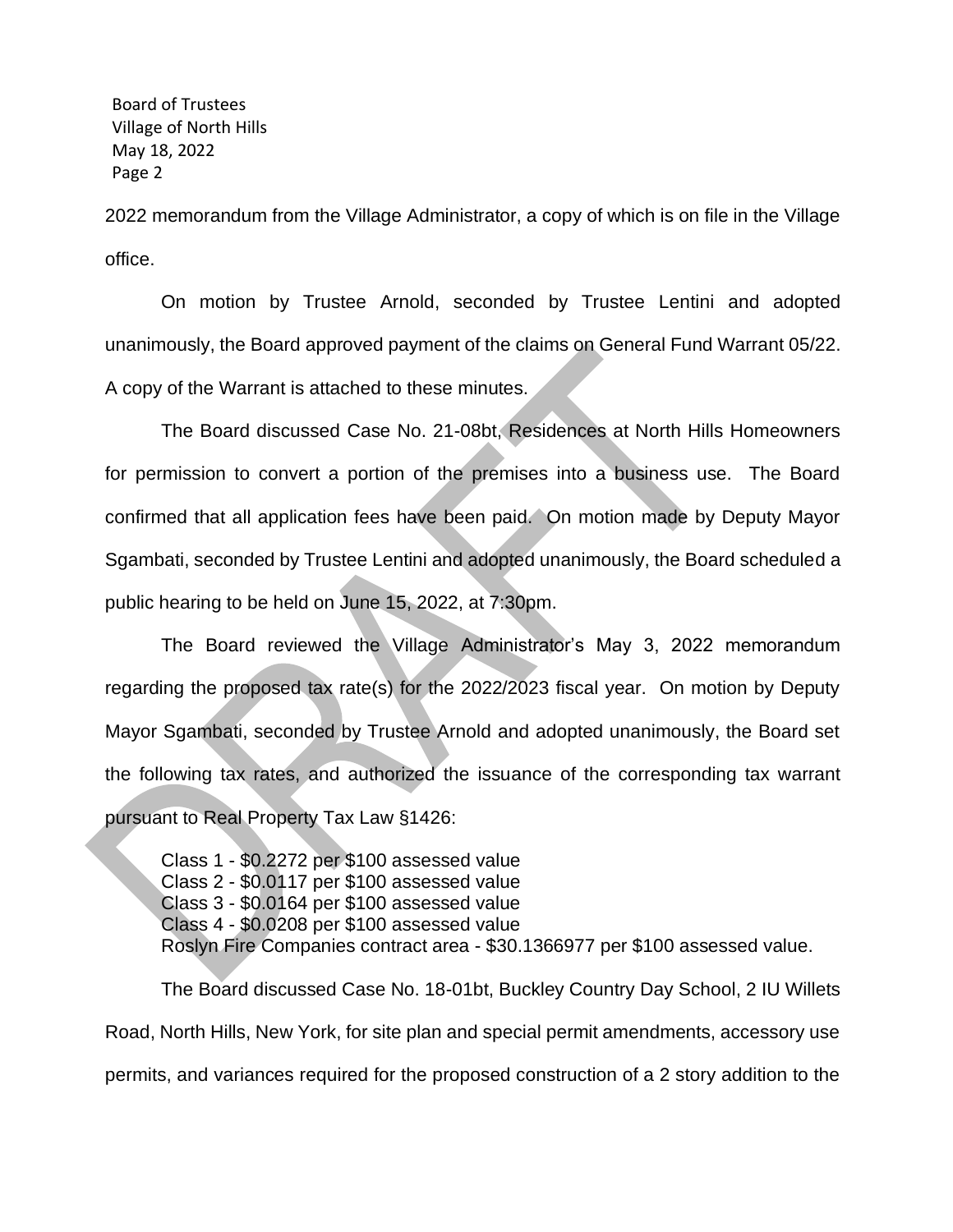existing school building, and installation of new perimeter fencing, as shown on the plans submitted to the Village, at premises designated as Section 8, Block A, Lots 170, 173, and 725-727 on the Nassau County Land and Tax Map. A public hearing had been held and concluded with respect to the application. On motion duly made by Trustee Lentini, seconded by Trustee Cohen, the Board unanimously adopted the following decision to approve the portion of the application relating to the construction of the addition to the existing building, and to schedule a determination with respect to the remaining portion of the application.

## *RESOLUTION WITH RESPECT TO THE APPLICATION OF BUCKLEY COUNTRY DAY SCHOOL (CASE 18-01bt) FOR BUILDING INFILL AND PERIMETER FENCING*

*WHEREAS, the Board of Trustees of the Village of North Hills ("Board") acting as Lead Agency, previously reviewed an Environmental Assessment Form (EAF)* submitted in support of a bifurcated portion of the application of *Buckley Country Day School (Case 18-01bt) for amendment of an existing special permit and site plan with respect to an infill addition to an existing building and for perimeter fencing; and*

*WHEREAS, the Board heretofore had issued a Positive Declaration pursuant to the State Environmental Quality Review Act (SEQRA) with respect to the full application submitted as Case 18-01bt); and*

*WHEREAS, at the request of the applicant, the Board thereafter consented to the bifurcation of that application, to consider only that portion ("the Project") of the application which seeks permission to add an infill addition to an existing building, and to add perimeter fencing, and to hold the remainder of that application in abeyance; and*

*WHEREAS, the Board heretofore duly adopted a resolution concluding that*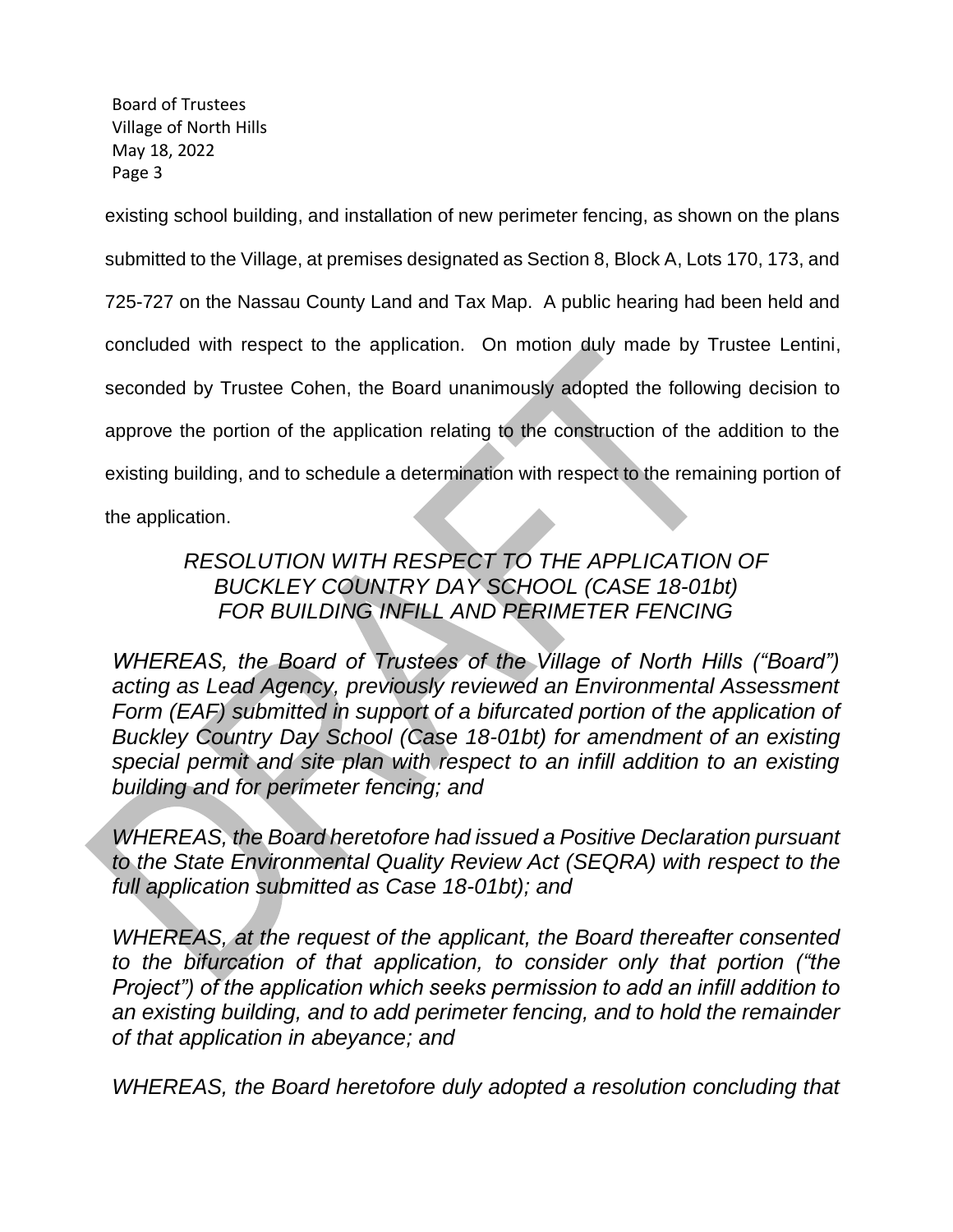*the bifurcation of the application did not constitute an impermissible segmentation of the application, and that the bifurcated portion of the application should proceed for further review, including review of environmental impact; and* 

*WHEREAS, upon further review of the bifurcated portion of the application, the Board issued a Negative Declaration pursuant to SEQRA); and*

*WHEREAS, the Nassau County Planning Commission has issued a*  recommendation that the Board take such action with respect to the *bifurcated portion of the application as the Board deems appropriate; and WHEREAS, the Board has held numerous public hearings with respect to the original application and the bifurcated portion of that application, the hearings and submissions with respect to the bifurcated portion of the application are complete, and the hearings with respect to the bifurcated portion of the application have been closed; and*

*WHEREAS, the Board has considered the EAF, the various comments made at the public hearings, the authorized submissions after the close of the public hearing, and the comments and recommendations of its consultant VHB Engineering, Surveying, Landscape Architecture & Geology P.C. ("VHB"); and*

*NOW, THEREFORE, IT IS*

*RESOLVED, that with respect to the portion of the bifurcated application as pertains to the building infill, the Board finds and concludes as follows:*

- *1. In considering this application, the Board is mindful that the applicant is an educational entity operating an educational use, and that zoning and planning laws must be interpreted and applied differently with respect to such entities and uses.*
- *2. While objections were raised to the proposed building infill on various grounds, including concerns that such additional interior space might allow for increased enrollment at the school, and*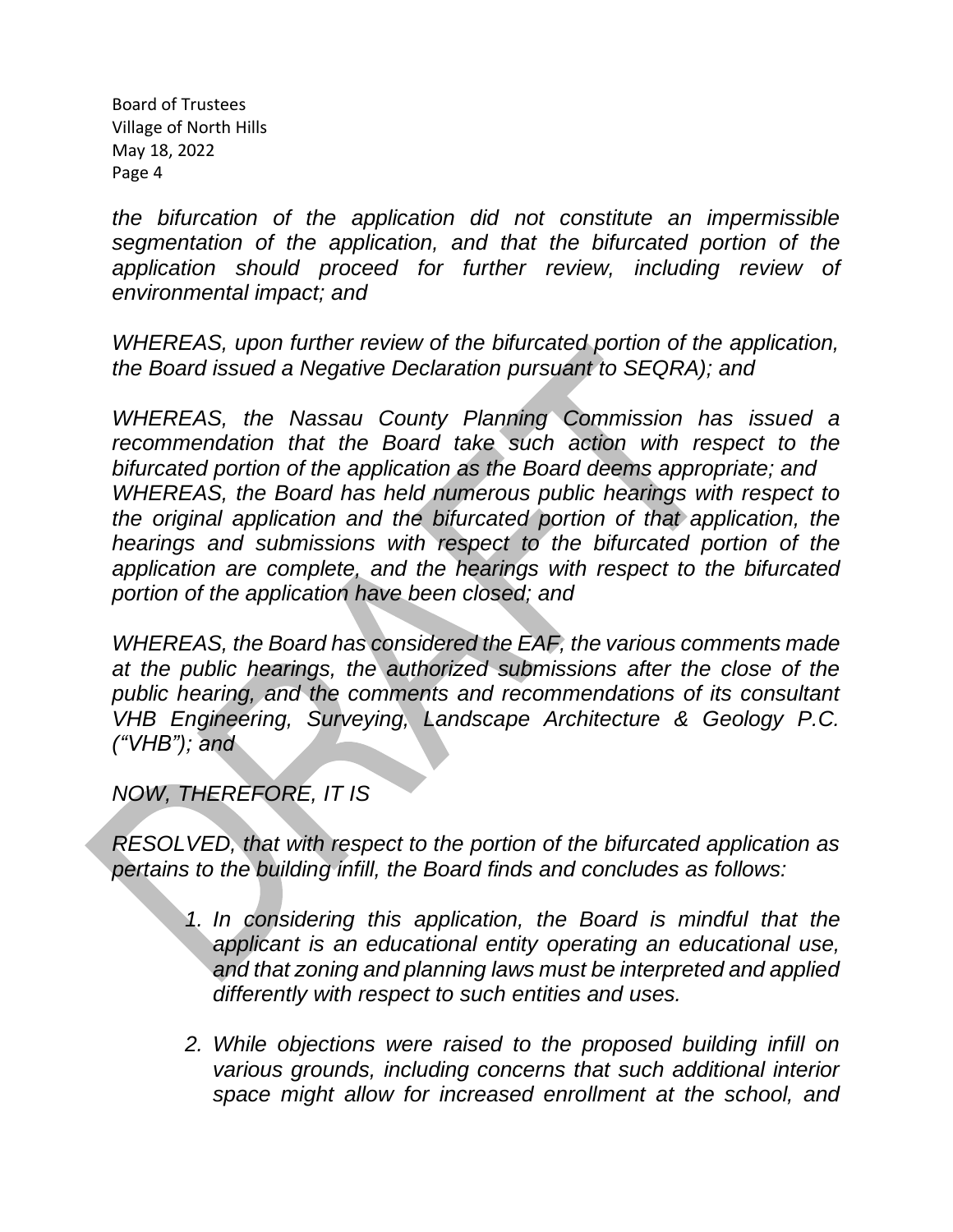> *arguments that the school did not demonstrate a need for such an addition, applicable law makes clear that the school is not required to make such a showing with respect to an addition proposed for its educational purposes.*

- *3. The school demonstrated a reasonable basis for its proposed building enlargement, which clearly will be used as part of the educational mission of the school.*
- *4. The proposed addition is not out of character with the neighborhood nor the community. As an infill to an existing building, and located within an existing interior courtyard, it will have minimal visibility from locations off the site.*
- *5. The height of the proposed addition exceeds that permitted by Code, and requires a variance. However, the portion of the height which exceeds Code is lower than the height of the existing building, and is in character with the area, and this variance is granted. The Board concludes that no variance for floor area ratio is required, in that there is an existing variance for FAR of 10.6% and the FAR with the addition is only 7.49%. Further, while a side yard variance was originally determined to be required, subsequent review by the Building Department concluded that no such variance was needed.*
- *6. Accordingly, with the foregoing relief, the proposed addition is zoning compliant, provided that additional parking is provided on site as set forth hereinafter.*
- *7. The present school enrollment is substantially less than presently authorized by the terms of its special permit. The school represented at the hearing that the building infill addition would not generate any increased enrollment, in that the facility would permit re-allocation of various classrooms and facilities for existing students without an enlargement of enrollment.*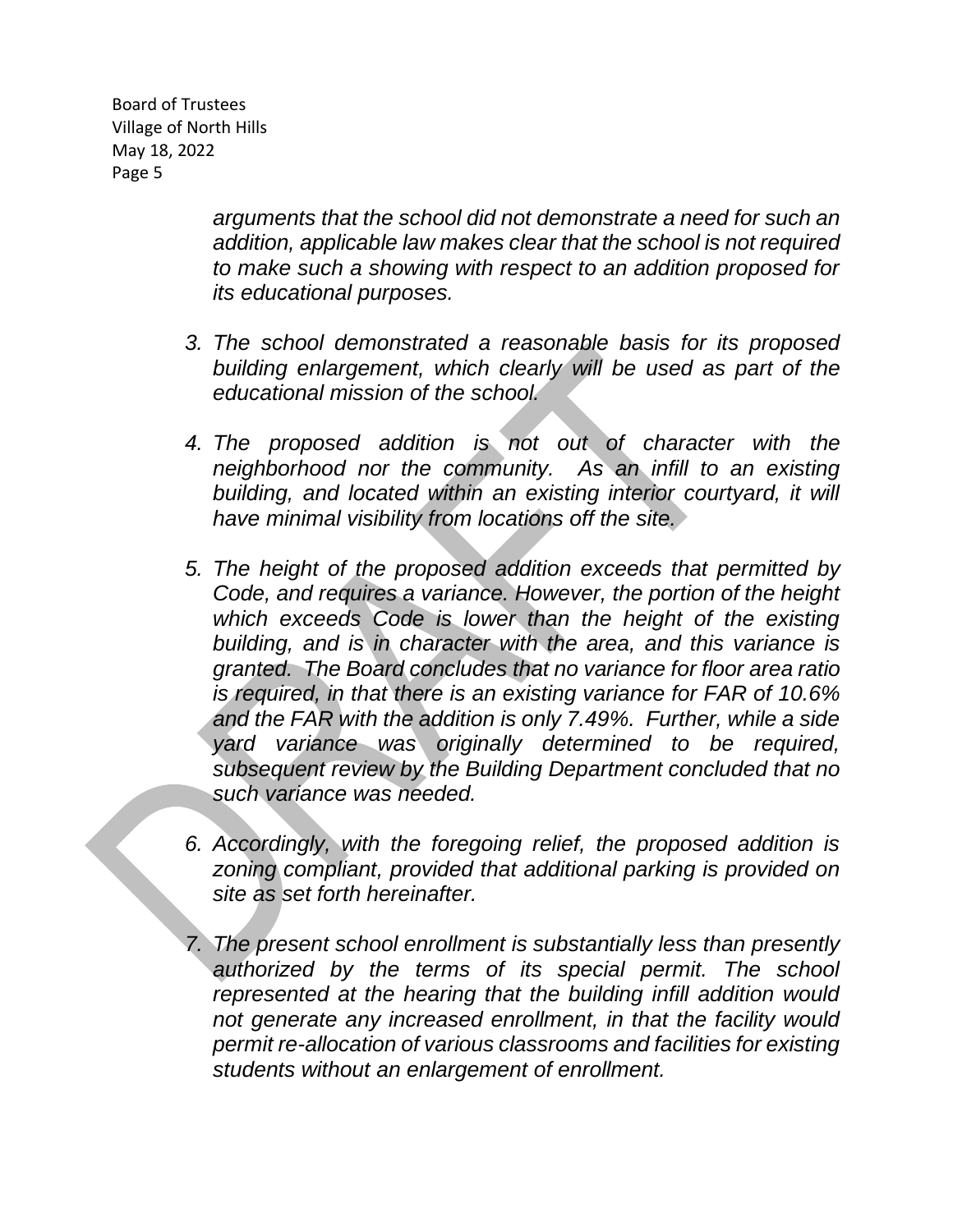- *8. Accordingly, subject to the terms and conditions herein set forth hereinafter, the portion of this application which seeks amendment of the existing approved special permit and site plan is GRANTED.*
- *9. The conditions upon which such approval is granted are as follows:*
	- *(a) No construction of the building infill addition shall take place until all required fees and deposits have been paid, and all required building permits have been issued;*
	- *(b) All construction shall take place in accordance and compliance with the laws and regulations of each governmental entity having jurisdiction;*
	- *(c) The additional building space afforded by the new construction shall not be used as the basis for an increase in the enrollment at the school;*
	- *(d) All construction shall be in accordance with the plans submitted to the Board, as last revised, except as otherwise provided herein;*
	- *(e) Prior to issuance of any building permit, the applicant shall submit a final site plan, which shall be subject to approval by the Village Building Department, consistent with the plans reviewed by the Board and approved herein, and which shall include parking spaces in number and location*  fully compliant with the Village Code, including parking *spaces previously required and any additional spaces required by the infill building addition. All new parking spaces shall be located within existing paved areas and shall meet the Village's parking configuration requirements set forth in Village Code §215-35(F) and any other applicable governmental parking space requirements;*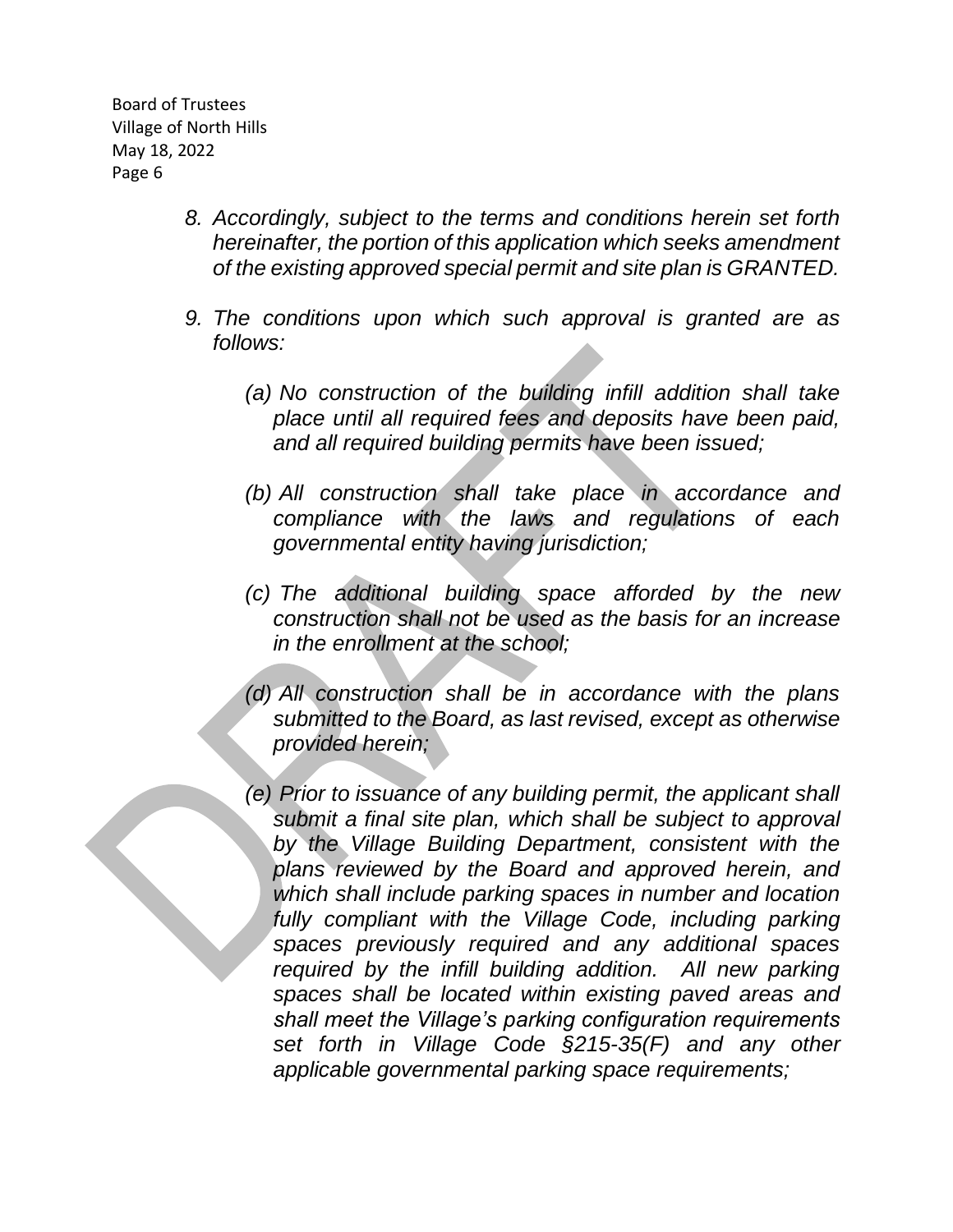- *(f) Prior to issuance of any building permit, the applicant shall demonstrate to the satisfaction of the Village Building Department that additional stormwater management structures (e.g. drywells, etc.) shall be installed to accommodate any additional runoff volume from the proposed increase in impervious surfaces, and any and all such stormwater management structures shall be shown on the final site plan;*
- *(g) Prior to issuance of any building permit, the applicant shall provide a construction schedule satisfactory to the Building Department, and a plan satisfactory to the Building Department showing locations on site for storage of equipment and building materials, and other items to be stored on site, such that any such storage is visible from neighboring properties to the minimum extent necessary. The Building Department may require reasonable screening of such storage areas.*
- *(h) All permits for the proposed construction shall be issued within one year from the date of this determination, and all construction shall be completed within one year from the date of permit issuance. These time periods may be extended by the Board of Trustees for good cause shown, and no public hearing shall be required with respect to any such extension application (although the Board may hold such public hearing in its discretion);*
- *(i) Until such time as a certificate of occupancy or completion is issued for the infill addition, the applicant shall coordinate construction traffic on I.U. Willets Road with buses and other vehicles which use that road such that traffic congestion and noise are avoided to the maximum extent feasible. In furtherance of this requirement, the applicant shall comply with reasonable directions from the Building Department;*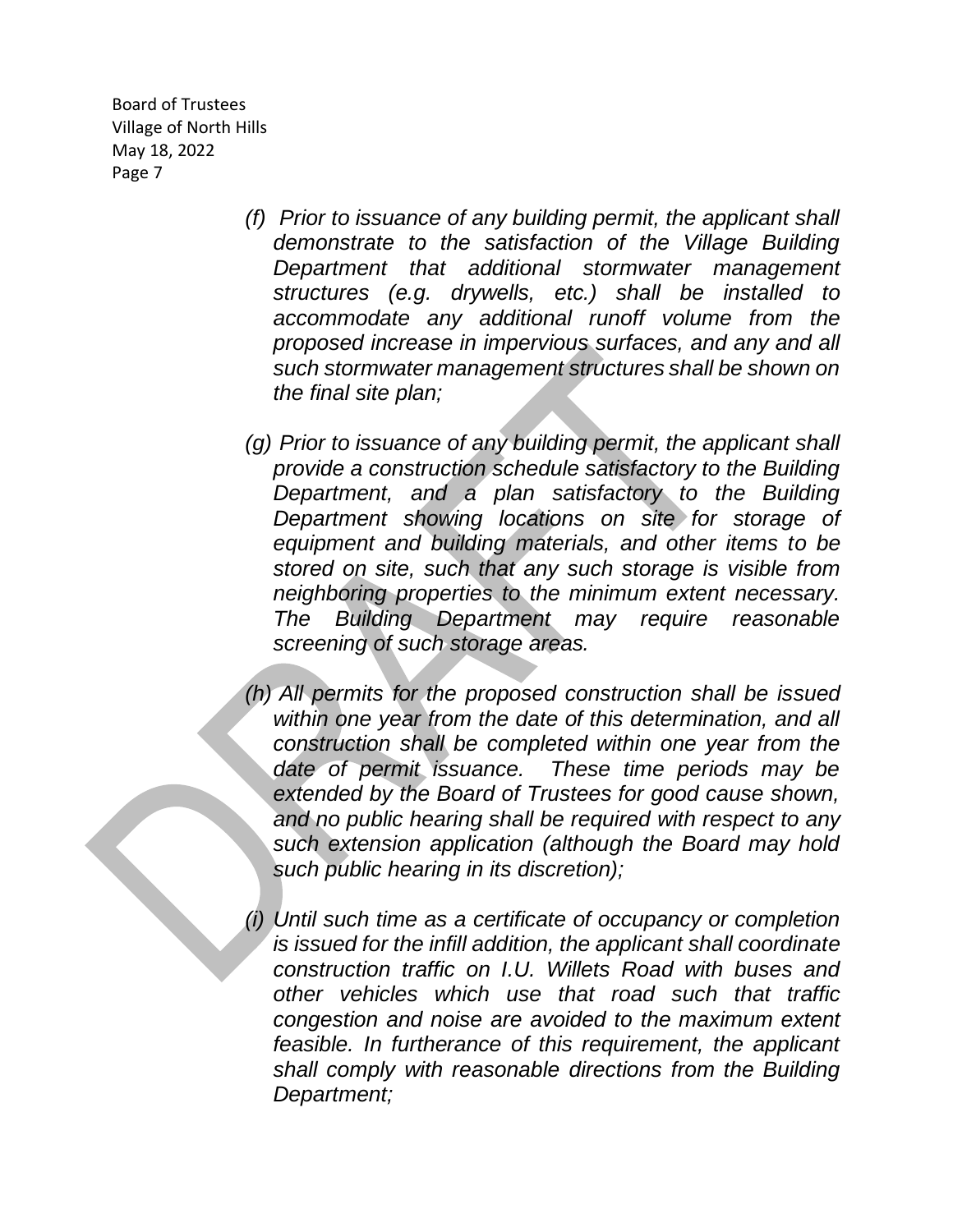> *(j) In the event of material default in compliance with any condition of this resolution, the Board of Trustees, after reasonable notice to the applicant and an opportunity for the applicant to be heard, may modify, rescind or revoke any condition of this resolution, and/or may impose reasonable penalties and/or additional or other conditions,*

*And it is further*

*RESOLVED, that a determination with respect to the remaining portion of the bifurcated application, with respect to proposed perimeter fencing, shall continue to be reserved and held in abeyance pending further information to be provided to the Board with respect to any agreement between the school and its neighbors as to boundary line(s), provided, however, that in the event no such completed agreement is provided to the Board at least seven (7) days prior to its next regular monthly meeting, the Board may proceed to make a determination with respect to such remaining portion of the application.*

The Board discussed the May 3, 2022 memorandum of the Superintendent of

Building Department regarding new building department software and hardware. After such discussion, on motion by Deputy Mayor Sgambati, seconded by Trustee Arnold and adopted unanimously, the Board authorized the Superintendent of Building Department to further discuss the costs of the hardware and software programs with OpenGov. Inc. and have the Village Attorney review any proposed agreement(s).

The Board discussed the Village Administrator's May 3, 2002 memorandum regarding Positive Pay, a service provided by TD Bank as a fraud detection system. On motion by Trustee Cohen, seconded by Trustee Lentini and adopted unanimously, the Board authorized the Village Administrator to obtain the Positive Pay service at a cost not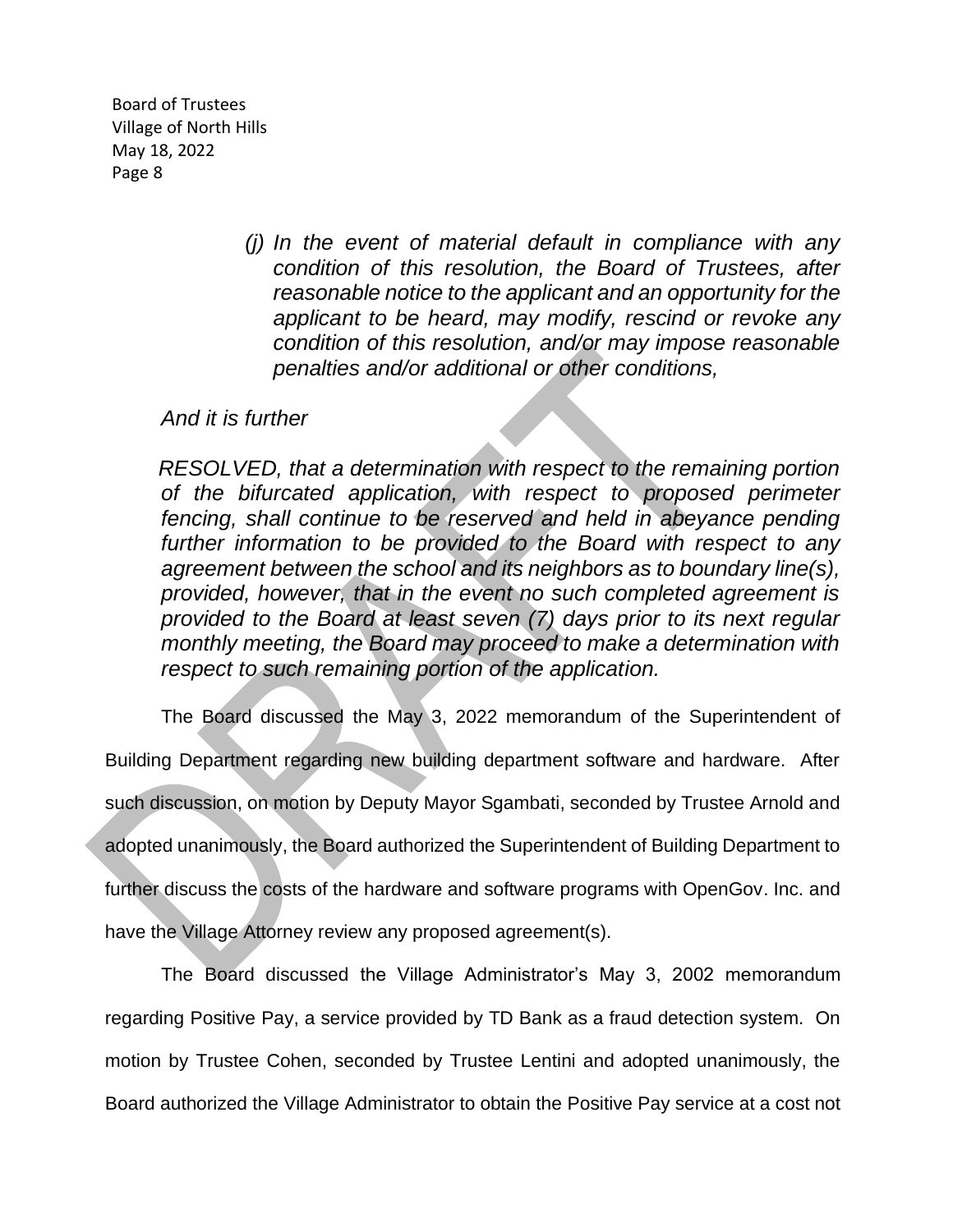to exceed \$110 per month.

The Board discussed the May 3, 2022 memorandum from the Village Administrator regarding old escrow deposits presently held by the Village. On motion by Deputy Mayor Sgambati, seconded by Trustee Lentini and adopted unanimously (with Mayor Natiss and Trustee Cohen abstaining), the Board authorized (a) the return of a deposit in the sum of \$500 to the Links at North Hills, and (b) submission of a letter to the New York State Office of the State Comptroller Office of Unclaimed Funds regarding the other deposits listed in the May 3 memorandum.

The Board discussed the May 3, 2022 memorandum from the Village Administrator regarding the Resident Notification System.

The Board discussed an April 25, 2022 letter request submitted by Edward Butt, RA, for a renewal of permit #4370, for premises located at 7 Stonehill Drive North, for a period of 3 months. The Superintendent of Building Department informed the Board that he understands the work to be completed and merely requires a final inspection and issuance of a certificate of occupancy. On motion by Deputy Mayor Sgambati, seconded by Trustee Arnold and adopted unanimously, the Board approved the permit renewal for a period of 3 months after its expiration date, subject to payment of a \$150 fee for such renewal.

Shirley Bruno, the Village representative to the Great Neck/North Shore Cable Commission, reported to the Board regarding negotiations and public access.

The Board discussed the most recent report on usage of the Village shuttle. The